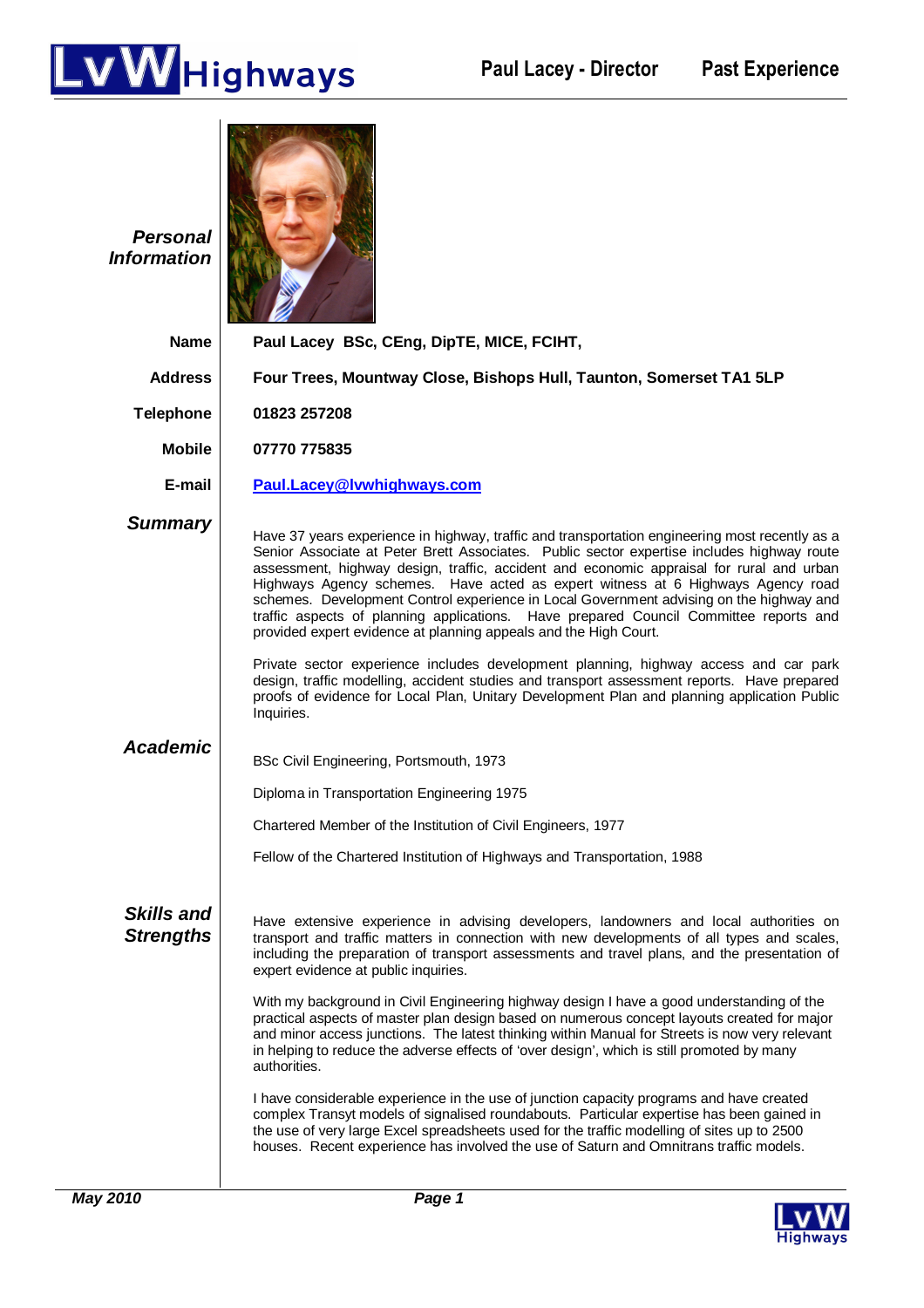| <b>Professional</b> |                                                                                                                                                                                                                                                                                                                                                                                                                                                                                                                                                                                                                                                                                                  |
|---------------------|--------------------------------------------------------------------------------------------------------------------------------------------------------------------------------------------------------------------------------------------------------------------------------------------------------------------------------------------------------------------------------------------------------------------------------------------------------------------------------------------------------------------------------------------------------------------------------------------------------------------------------------------------------------------------------------------------|
| <b>Experience</b>   |                                                                                                                                                                                                                                                                                                                                                                                                                                                                                                                                                                                                                                                                                                  |
| $2010 + +$          | Director of LvW Highways Ltd                                                                                                                                                                                                                                                                                                                                                                                                                                                                                                                                                                                                                                                                     |
|                     | Formed in May 2010 in conjunction with Karl von Weber (Director). The aim in setting up the<br>new company is to provide a high quality highways and transportation service to the<br>development industry, local authority and private clients at a competitive fee.                                                                                                                                                                                                                                                                                                                                                                                                                            |
| 1999/2010           | <b>Peter Brett Associates: Senior Associate</b>                                                                                                                                                                                                                                                                                                                                                                                                                                                                                                                                                                                                                                                  |
| 2009/2010           | Metal and Waste Recycling Ltd. Planning Appeal against Enforcement Action: Expert<br>highway and traffic evidence to support the continued use of an existing scrap yard in Hitchin,<br>Hertfordshire. Site has constructed a new fragmentiser based on 'permitted development<br>rights' and County wishes to restrict use to the tonnage prior to construction. Present EA<br>licences allow the processing of 260,000 tonnes of scrap per year.                                                                                                                                                                                                                                               |
| 2008/2009           | Ashton Park, Bristol: Responsible for preparation of a Transport Assessment for 9,500<br>houses, employment area, bus Park and Ride and Rapid Transit Bus corridor. Site is located<br>on the southern boundary of Bristol with the larger part of the site within North Somerset. An<br>Omnitrans model has been built for the whole of Bristol based on the 600 zone BATS3 Saturn<br>model. Provided model development expertise and developed complex spreadsheets.                                                                                                                                                                                                                           |
| 2008/2009           | Portsmouth Harbour Local Development Framework - Transport Study<br>Assessment of the effects of the proposed LDF housing and employment projections to 2026.<br>Study has identified the impact of 40,000 dwellings and approximately 1m sq m of employment<br>on the Strategic Road Network and demonstrated to the Highway Agency the "soundness" of<br>the proposals. The SATURN Solent Strategic Transport Model (SSTM) has been used to test<br>options. This was updated and future year matrices built for the 362 zone model. Responsible<br>for model development and development of large spreadsheets including trip generation,<br>negative exponential gravity models and Furness. |
| 2008/2009           | Wingmoor Farm Waste Management Facility, Bishops Cleeve, Cheltenham: Transport<br>Assessment for a combined waste facility catering for non-hazardous and hazardous waste,<br>exported sand and gravel and a Materials Recovery Facility. Total tonnage per year of all<br>uses is just under 300,000 tonnes per year. Assessment compared a minimum mitigaton only<br>scenario with a more prolonged use inclusive of landscaping finishing in 2029.                                                                                                                                                                                                                                            |
| 2002/2007           | Featherstone Housing: Transport Assessment for 1000 houses, employment area and<br>promotion of 1500 space bus and rail based Park and Ride site on the West Coast main line<br>just to the north of Wolverhampton adjacent to the M54. Has included vehicle, bus passenger<br>and rail passenger models. Model based on spreadsheet analysis which was audited and<br>approved by the HA.                                                                                                                                                                                                                                                                                                       |
| 2002/2010           | <b>Bournemouth Airport:</b> Various transport studies promoting a masterplan for 2.5m sq ft of<br>Business Park and expansion of the Airport from 500,000 passengers per year to 4.5 million.<br>Section 278 design commission for the construction of a new signalised junction into the<br>Airport. Client - Manchester Airport Group.                                                                                                                                                                                                                                                                                                                                                         |
| 1999/2010           | Cardiff County Council: Provided advice on development control issues relating to major<br>Prepared evidence and acted as expert witness at Vale of<br>developments in Cardiff.<br>Glamorgan UDP Inquiry in relation to Cardiff Airport Access Road. Acted as expert witness at<br>numerous development planning appeals. Coordinated two bids for appointment as consultant<br>for 10 transport related work areas. Only consultant to be approved for all 10 areas. Widening<br>of A470 North Road, Cardiff to incorporate bus lanes. Aim is to promote bus priority on the<br>main radial routes and connect with a new 1500 space Park and Ride car park.                                    |
| 2000/2009           | Monmouth: Traffic study of southern section of Monmouth and preparation of Traffic<br>Assessment report. Eight junctions were assessed based on the effects of a proposed 170<br>house development. Expert evidence at successful appeal in 2009. Costs claim successful<br>against Council.                                                                                                                                                                                                                                                                                                                                                                                                     |
| 2004/2007           | Taunton Deane Council: Expert transport and highway witness for two 'Councillor refused'<br>planning applications.                                                                                                                                                                                                                                                                                                                                                                                                                                                                                                                                                                               |

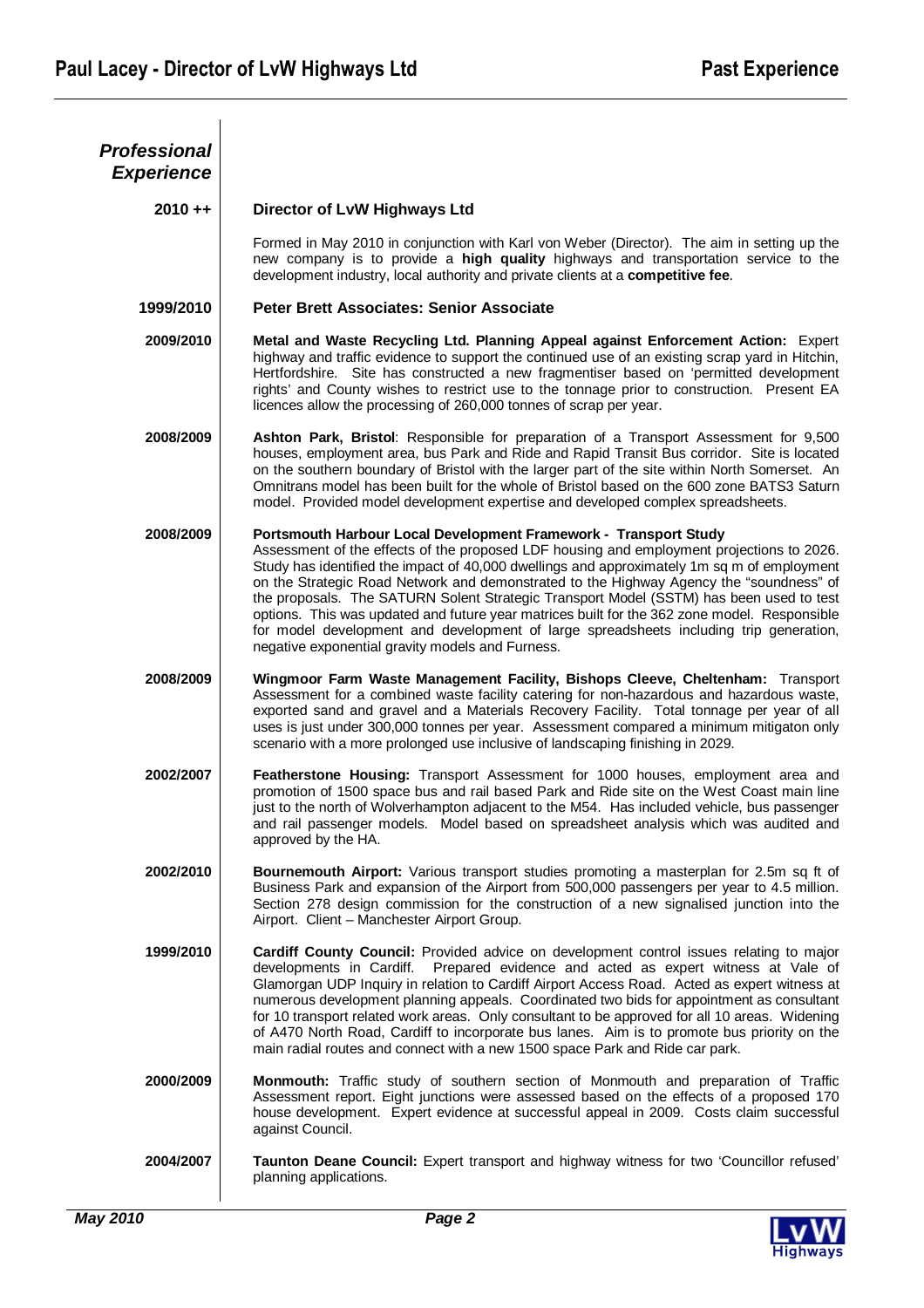| 2002/2006              | Filton Northfield: Sustainable transport appraisal for redevelopment of brown field site to the<br>north of Filton Airfield, Bristol for 2500 houses and 65,000m <sup>2</sup> B1. Consideration of all transport<br>modes including extension of proposed Light Rapid Transit. Production of am and pm peak<br>spreadsheet traffic model of North Bristol.                                                                                                                                                  |
|------------------------|-------------------------------------------------------------------------------------------------------------------------------------------------------------------------------------------------------------------------------------------------------------------------------------------------------------------------------------------------------------------------------------------------------------------------------------------------------------------------------------------------------------|
| 1999/2004              | Waterlooville Housing: Financial appraisal of a Major Development Area proposed for 2000<br>-3000 houses on land to the west of Waterlooville, Havant. Study included officer workshops<br>to determine the most likely infrastructure requirements, Commissioned by Winchester DC as<br>part of a joint team including CBRE and Dearle and Henderson. A financial spreadsheet<br>appraisal was produced showing that the viability was marginal based on the draft Section 106<br>prepared by the Council. |
|                        | Exeter Housing: Sustainability and accessibility appraisal of competing major housing sites<br>for developer. Evidence to be presented to two Local Plan and one Structure Plan Inquiries in<br>relation to developers alternative sites containing up to 4000 dwellings. Developer option is<br>'urban extension' rather than allocated rural new settlement.                                                                                                                                              |
|                        | Motorway Service Area M27: Review of 'need' as defined in Government guidance in<br>relation to a proposed new service area to the east of Southampton. Client - Winchester City<br>Council.                                                                                                                                                                                                                                                                                                                |
|                        | Barnwood, Gloucester: Access and Movement Framework and Travel Plan for 18,580m <sup>2</sup><br>office relocation for British Energy.                                                                                                                                                                                                                                                                                                                                                                       |
|                        | Tropicana Leisure Development: Traffic and parking study for proposed £20m leisure<br>development on Weston-super-Mare sea front.                                                                                                                                                                                                                                                                                                                                                                           |
|                        | Burnham on Sea: Preparation of bypass alignment associated with housing development.<br>Organisation and analysis of traffic studies in preparation for forthcoming Local Plan Inquiry.                                                                                                                                                                                                                                                                                                                     |
|                        | East Devon Local Plan: Traffic report for proposed 1000 house settlement east of Exeter.                                                                                                                                                                                                                                                                                                                                                                                                                    |
|                        | Bridport Local Plan: Traffic report for proposed housing area to the west of Bridport in<br>Dorset.                                                                                                                                                                                                                                                                                                                                                                                                         |
|                        | GreenPark, Reading: 209,025m <sup>2</sup> business park for Prudential Portfolio Managers. Traffic<br>study and highway appraisal for expansion of site to accommodate 15,000 employees.<br>Includes major improvements to Junction 11 of the M4, development of public transport 'node'<br>and enhanced bus route network, provision of railway station and coordinated Travel Plan.                                                                                                                       |
|                        | Wokingham Local Plan Inquiry: Preparation of evidence to protect interests of Prudential<br>owned GreenPark Business Park in relation to proposed 2500 house development south of<br>Junction 11 of the M4.                                                                                                                                                                                                                                                                                                 |
|                        | Solent Business Park, near Southampton: Preparation of Travel Impact Assessment for<br>change of use from business to housing. Includes complex TRANSYT appraisal of motorway<br>junction and adjacent 7 arm signalised roundabout. Public transport and non-car modes of<br>travel are a significant issue due to peak hour congestion.                                                                                                                                                                    |
|                        | Graylingwell Hospital, Chichester: Preparation of detailed highway design for new access<br>road and roundabout, for submission with housing planning application.                                                                                                                                                                                                                                                                                                                                          |
| <b>Career History:</b> |                                                                                                                                                                                                                                                                                                                                                                                                                                                                                                             |
| 1996/1998              | <b>Cardiff County Council - Head of Highways Development Control.</b>                                                                                                                                                                                                                                                                                                                                                                                                                                       |
|                        | Cardiff CC became a Unitary Authority in April 1996. Seconded from Kennedy & Donkin to<br>initially head the Development Control Group for 6 months but extended to 2 years. Projects<br>included:                                                                                                                                                                                                                                                                                                          |
|                        | Culverhouse Cross Interchange: TRANSYT analysis of interchange associated with retail<br>and office development exceeding 46,450m <sup>2</sup> . Preparation of highway and traffic evidence and<br>attendance at Inquiry as expert witness.                                                                                                                                                                                                                                                                |
|                        | Judicial Review at the High Court: preparation of evidence and attendance at court for major<br>retail site.                                                                                                                                                                                                                                                                                                                                                                                                |

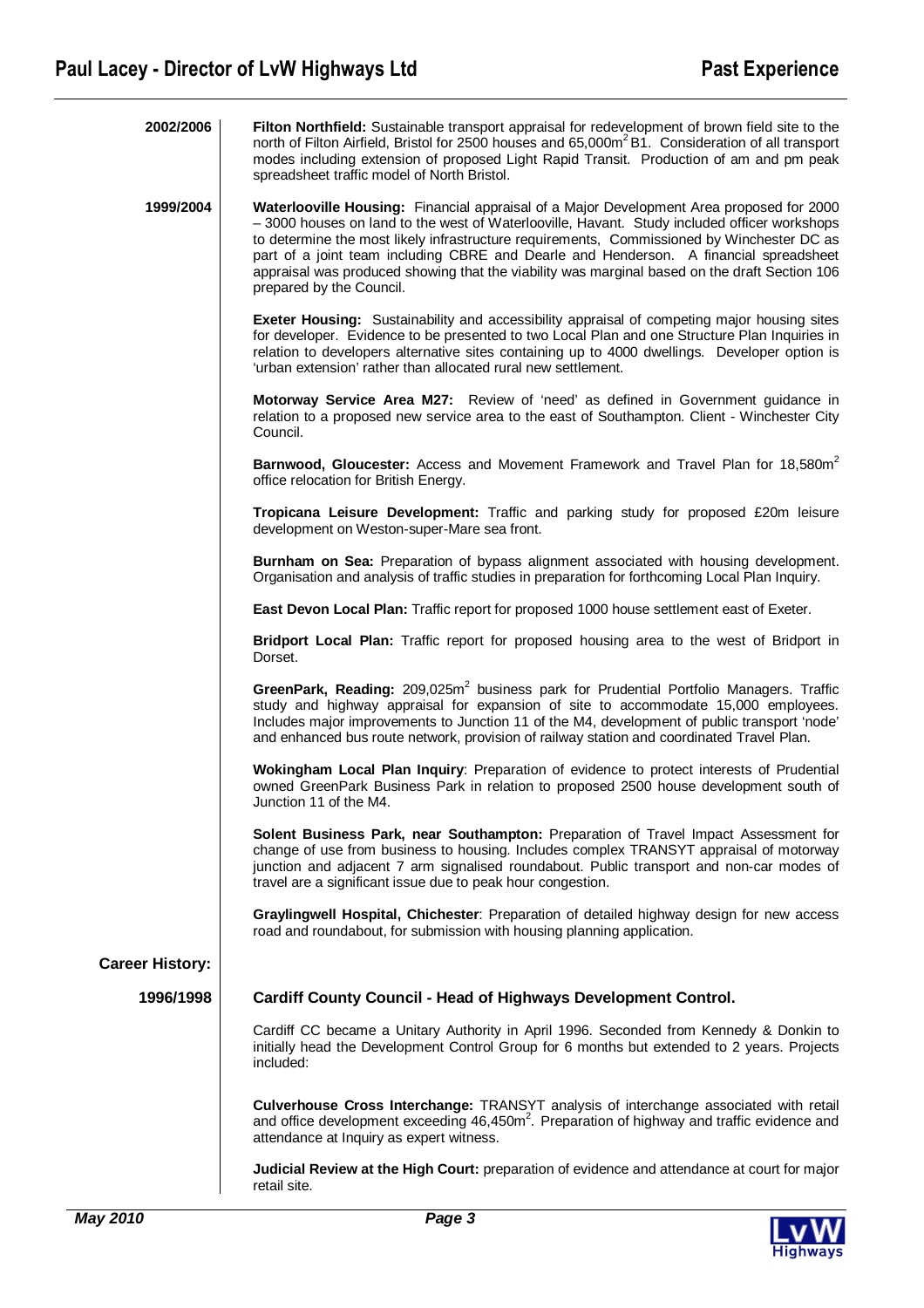**University Hospital of Wales**: £40m redevelopment of hospital involving construction of new grade separated interchange onto the A48.

Assessment of major TIAs and liaison with developers and consultants. Preparation of Highways Committee reports and planning appeal statements.

### **1979/1996 MRM Partnership/Rust Consulting/Kennedy & Donkin Ltd:**

**Regional Associate** responsible for a team of traffic and highway engineers carrying out major and smaller studies for the Highways Agency, local authorities and private developers. Equal involvement between major Highways Agency road, accident and traffic studies and private client Traffic Impact Studies and acting as expert witness.

# **1979/1996 Development Planning Support:**

**Junctions 29 and 30 on the M5:** Junction redesign and traffic assessment related to adjacent development proposals. Attendance at Inquiry as expert witness.

Hampshire Shopping Centre, Bournemouth: 55,740m<sup>2</sup> retail redevelopment. Appointed by Bournemouth Council to advise Planning Committee.

Graylingwell Hospital, Chichester: 25,085m<sup>2</sup> office development and 800 homes. Used County SATURN traffic model of Chichester to assess effects of the proposal on 16 surrounding junctions. Acted as expert witness at appeal. Appeal successful.

**British Rail Property Board:** Superstore traffic appraisal and planning appeal, St Austell. Expert witness. Appeal successful.

**Housing, Honiton:** 450 house development taken through a successful planning appeal.

### **UK Department of Transport Major Trunk Roads Schemes:**

Traffic forecasting and scheme COBA and QUADRO evaluation of numerous trunk road schemes.

Expert traffic witness for 6 major highway improvements and bypasses including Dorchester Bypass, Charmouth Bypass and Bridport Link Road in Dorset.

Project Manager responsible for detailed MOSS highway design and preparation of contract documents for £17m A303 Ilchester to South Petherton dual carriageway.

### **Traffic Studies:**

**A303 Ilminster bypass**: Behavioural study using video techniques to determine measures to reduce accidents.

**M4, M5, A30, A303 Regional Traffic Study:** Roadside interviews and preparation of SATURN model to determine transfer of traffic to dualled A30 and A303 from the M4 and M5.

**A30/A303 Route Corridor Study:** 120-mile length of A30 and A303 between the M3 and M5. Ranking system devised using data from COBA and augmented by separate environmental ranking.

**A14 Thetford to Kings Lynn Trunk Road:** low cost accident remedial study for 35 kilometres of the A14. One of 8 demonstration projects commissioned by the Highways Agency.

# **1977/1979 Senior Traffic Engineer at Telford Development Corporation**

Responsible for all Town Centre traffic and parking predictions. Worked as part of a joint planning and architectural team on the town centre development including layout for a new bus station and separate rail station.

## **1973/1977 Traffic Engineer at Hampshire County Council**